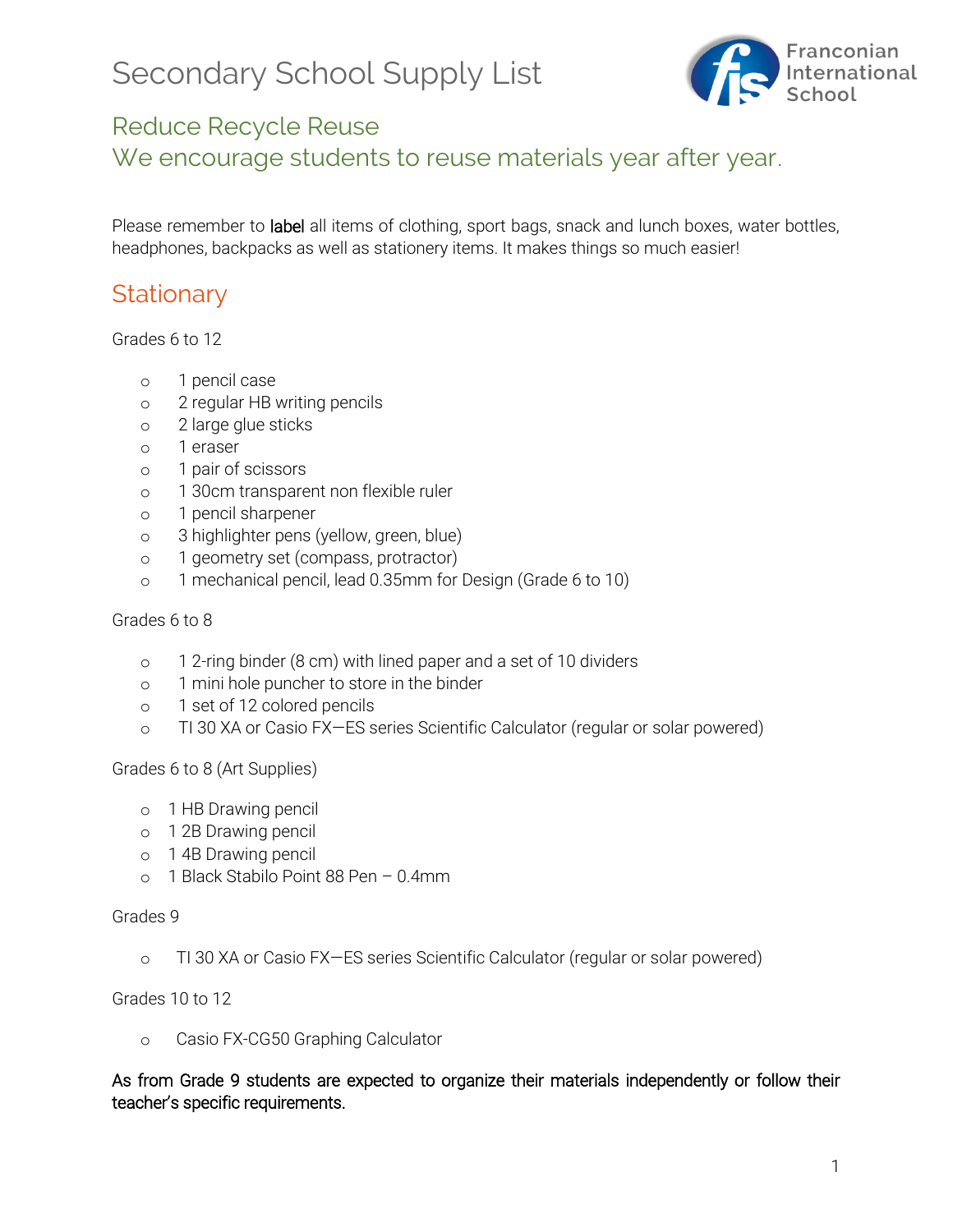

### Reduce Recycle Reuse

We encourage students to reuse materials year after year.

## Physical and Health Education supplies

- o 1 sport bag containing:
- o 1 pair of trainers. These must be suitable for both outdoor and indoor use (have a nonmarking sole)
- o 1 T-shirt
- o 1 pair of shorts
- o 1 training pants (for cooler weather and outside practice)
- o 1 long sleeve sport jacket (for cooler weather and outside practice)
- o 1 pair of socks
- o Warm sports hat and/or gloves (optional, for cooler weather and outside practice)
- o 1 water bottle (students are encouraged to use the bottle they bring to school every day)

The PE bag will be sent home every weekend for washing.

# BYOiPad (Grades 6 - 8) – We recommend iPads have these minimum specifications:

9.5" or larger size iPads. No Mini models, limited screen space makes it challenging to complete projects.

o iPads able to install and run iOS 13 or higher. This includes the iPad  $5<sup>th</sup>$  Generation, iPad Air 3rd Generation, or iPad Pro or newer devices.

o At least 32GB storage

o All iPads coming to school need a protective case. We recommend cases with high quality drop protection as a top feature.

o We also recommend the purchase of a Bluetooth keyboard (some keyboards double as a case like the Logitech Focus Case, look into these options first before purchasing a separate case you might not need).

o Grade 6 to 8 students are also required to bring headphones.

Please note parental control software cannot be added to iPads in our device management system. However, we recommend using Family Sharing to create an Apple ID for your child to manage their access to purchasing apps, music, and more. Also consider setting up any additional restrictions you feel are appropriate on their iPad under the Settings.